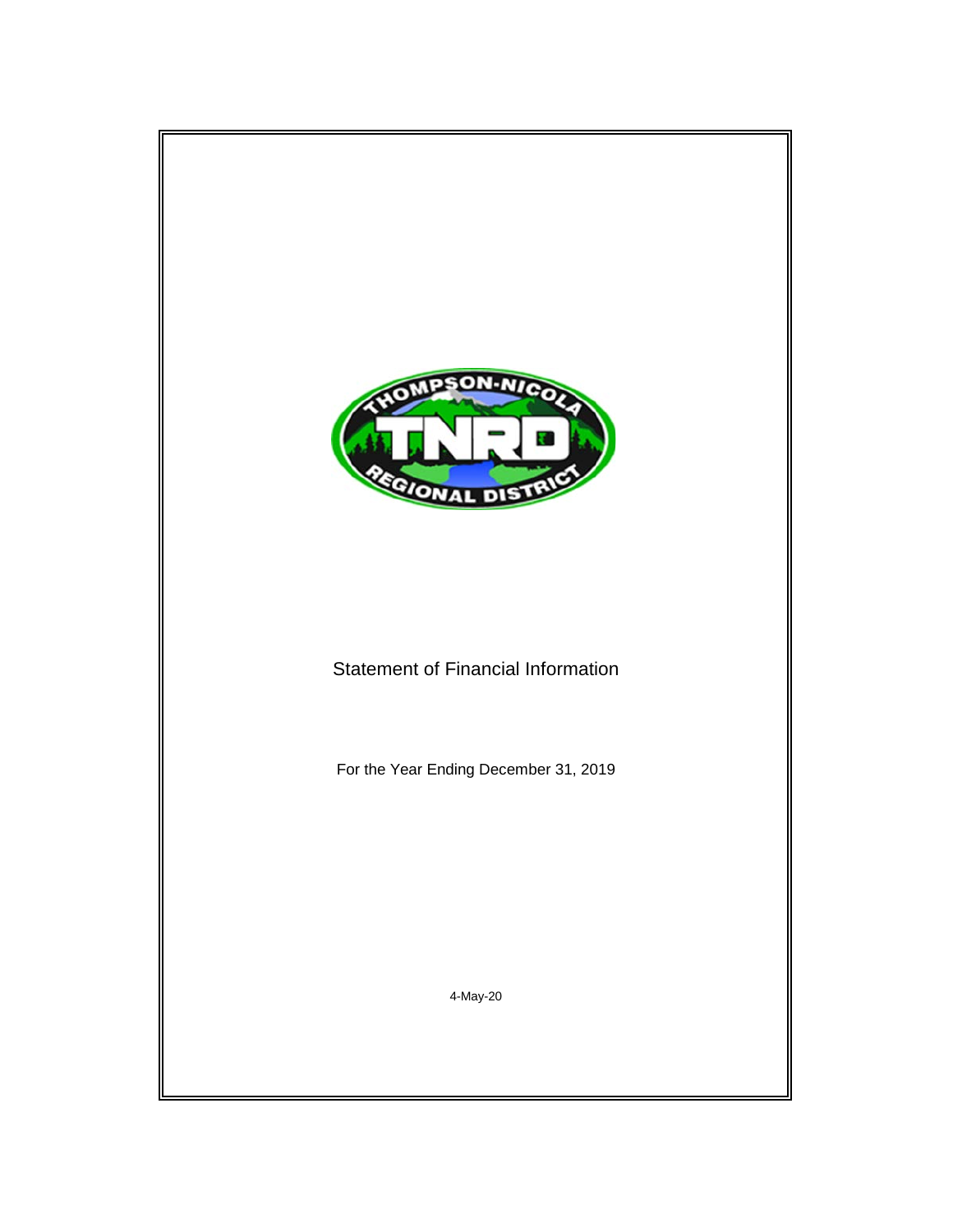Thompson-Nicola Regional District Statement of Financial Information For the Year Ending December 31, 2019

## TABLE OF CONTENTS

| Page 1  |
|---------|
| Page 2  |
| Page 3  |
| Page 5  |
| Page 7  |
| Page 8  |
| Page 9  |
| Page 13 |
| Page 14 |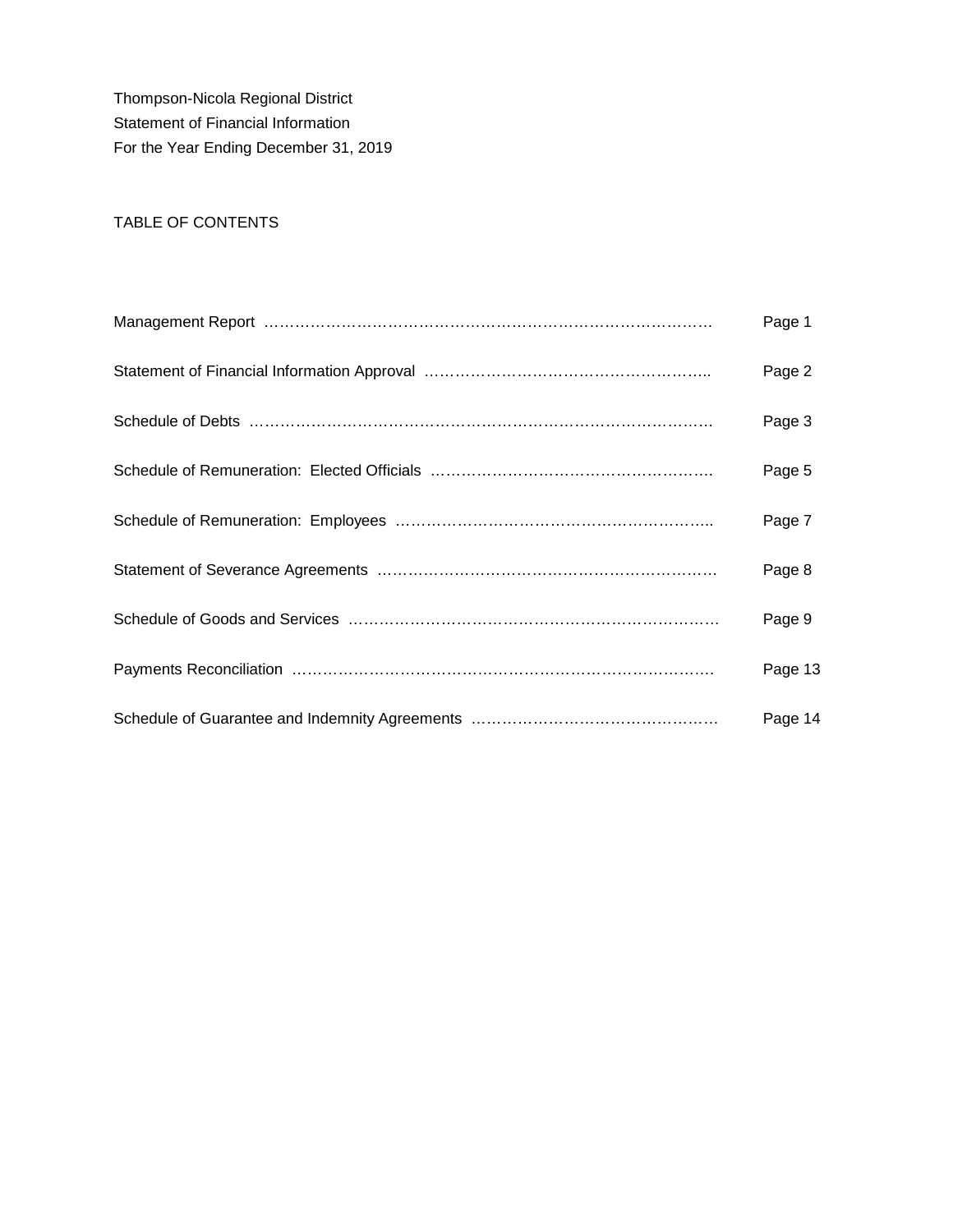### **THOMPSON-NICOLA REGIONAL DISTRICT**

#### **MANAGEMENT REPORT**

The information contained in this Remuneration and Expense Report for Directors and Committee Members under Section 376 (1)(b) of the *Local Government Act* and Section 168 of the *Community Charter* has been prepared by management in accordance with Canadian public sector accounting standards or stated accounting principles, and the integrity and objectivity of this information is management's responsibility. Management is responsible for all the statements and schedules, and for ensuring that this information is consistent, where appropriate, with the information contained in the financial statements of the Thompson-Nicola Regional District.

Management is also responsible for implementing and maintaining a system of internal controls to provide reasonable assurance that reliable financial information is produced.

The Board of Directors is responsible for ensuring that management fulfils its responsibilities for financial reporting and internal control and exercises this responsibility through the Audit Committee of the Board. The Audit Committee meets with management and the external auditors two times a year minimum.

The external auditors, KPMG LLP, conduct an independent examination, in accordance with Canadian generally accepted auditing standards, and express their opinion on the annual consolidated financial statements. Their examination does not relate to the other schedules and statements required by the Act. Their examination includes a review and evaluation of the Thompson-Nicola Regional District's system of internal control and appropriate tests and procedures to provide reasonable assurance that the consolidated financial statements are presented fairly. The external auditors have full and free access to the Audit Committee of the Board and meet with it on a periodic basis.

On behalf of the Thompson-Nicola Regional District

 $>$  $\sigma$  $\sim$ 

Doug Rae, CPA, CA Director of Finance May 14, 2020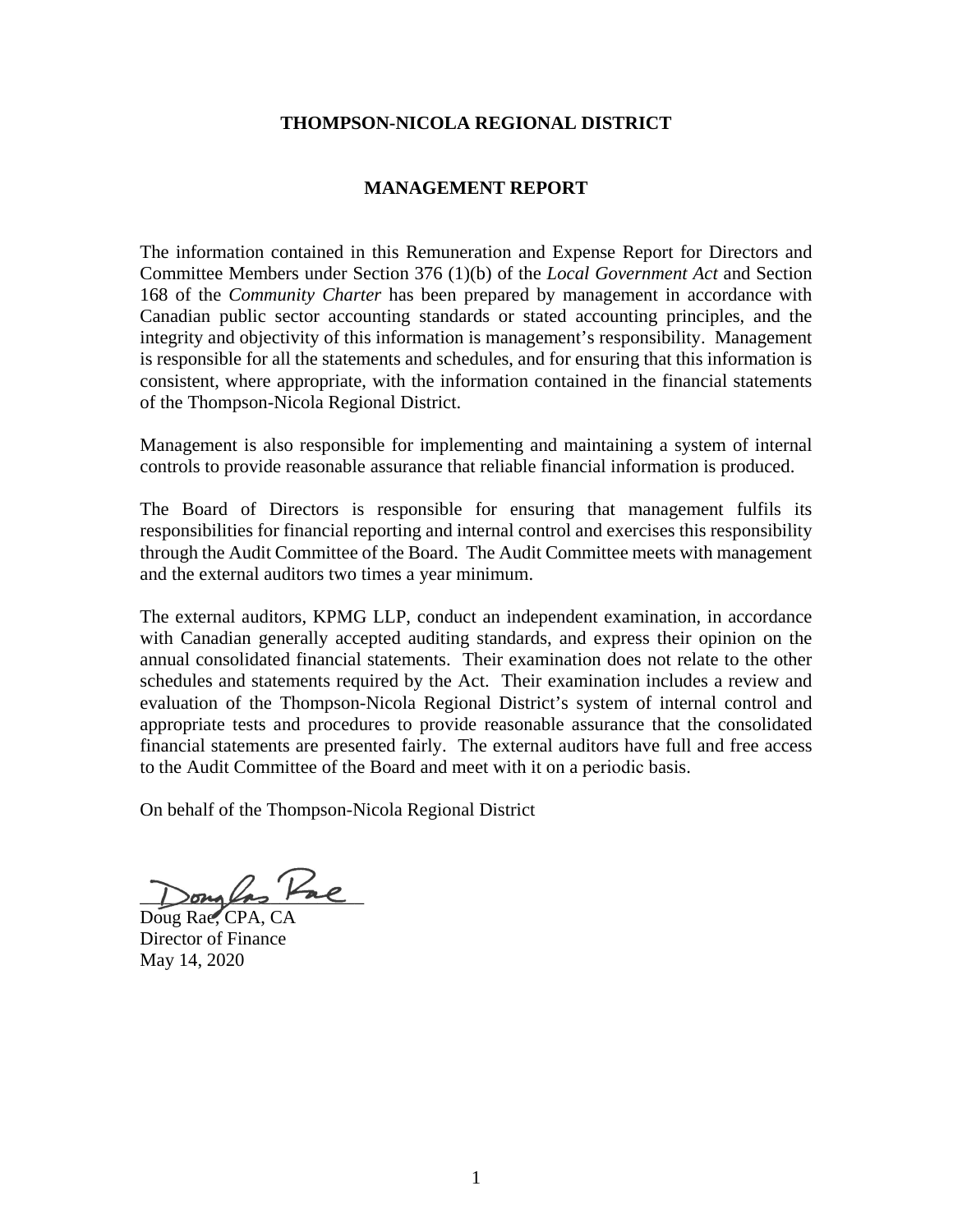#### THOMPSON-NICOLA REGIONAL DISTRICT

#### STATEMENT OF FINANCIAL INFORMATION APPROVAL

The undersigned, as authorized by the Financial Information Regulation, Schedule 1, subsection 9(2), approves all the statements and schedules included in this Statement of Financial Information, produced under the Financial Information Act.

Doug Rae, CPA, CA Director of Finance May 14, 2020

Ken Gillis Chair, Board of Directors May 14, 2020

 $\Box$  Prepared pursuant to the Financial Information Regulation, Schedule 1, section 9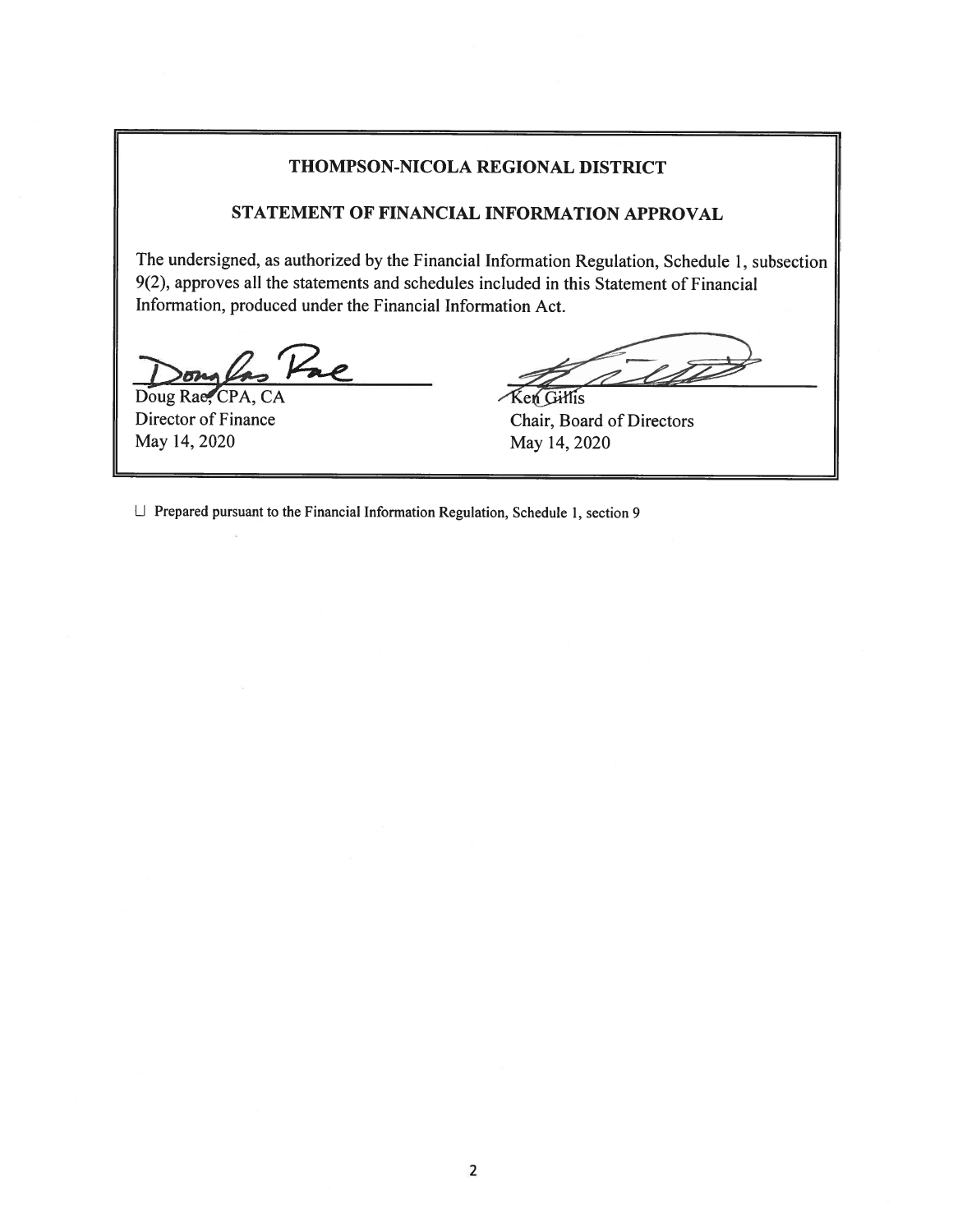# Thompson-Nicola Regional District Statement of Financial Information SCHEDULE OF DEBTS For the Year Ending December 31, 2019

|                                  | <b>Issue</b> |                |                 | Interest | <b>Maturity</b> |
|----------------------------------|--------------|----------------|-----------------|----------|-----------------|
| Lender                           | Number       | Member         | Amount          | Rate     | Date            |
|                                  |              |                |                 |          |                 |
| <b>Regional District Debts</b>   |              |                |                 |          |                 |
| M.F.A                            | 72           | <b>TNRD</b>    | \$<br>35,394    | 2.10%    | 2020            |
| M.F.A                            | 95           | <b>TNRD</b>    | 33,268          | 1.80%    | 2025            |
| M.F.A                            | 102          | <b>TNRD</b>    | 10,734          | 2.25%    | 2027            |
| M.F.A                            | 103          | <b>TNRD</b>    | 138,563         | 2.65%    | 2028            |
| M.F.A                            | 131          | <b>TNRD</b>    | 221,248         | 2.20%    | 2035            |
| M.F.A                            | 137          | <b>TNRD</b>    | 785,746         | 2.60%    | 2036            |
| M.F.A                            | 146          | <b>TNRD</b>    | 899,765         | 3.20%    | 2038            |
| Subtotal                         |              |                | \$<br>2,124,717 |          |                 |
|                                  |              |                |                 |          |                 |
| <b>Member Municipality Debts</b> |              |                |                 |          |                 |
| M.F.A                            | 80           | Lytton         | \$<br>85,361    | 2.40%    | 2023            |
| M.F.A                            | 92           | Kamloops       | 472,883         | 1.55%    | 2020            |
| M.F.A                            | 93           | Kamloops       | 3,756,730       | 5.10%    | 2025            |
| M.F.A                            | 97           | Kamloops       | 7,949,550       | 1.75%    | 2026            |
| M.F.A                            | 99           | Clinton        | 22,082          | 1.75%    | 2026            |
| M.F.A                            | 99           | Kamloops       | 5,225,934       | 1.75%    | 2021            |
| M.F.A                            | 99           | Kamloops       | 508,912         | 1.75%    | 2031            |
| M.F.A                            | 102          | Kamloops       | 9,117,510       | 2.25%    | 2022            |
| M.F.A                            | 102          | Kamloops       | 455,510         | 2.25%    | 2027            |
| M.F.A                            | 102          | Kamloops       | 85,601          | 2.25%    | 2032            |
| M.F.A                            | 102          | <b>Merritt</b> | 827,330         | 2.25%    | 2027            |
| M.F.A                            | 103          | Merritt        | 642,848         | 2.65%    | 2028            |
| M.F.A                            | 104          | Kamloops       | 1,613,740       | 2.90%    | 2023            |
| M.F.A                            | 105          | Merritt        | 358,088         | 2.25%    | 2029            |
| M.F.A                            | 106          | Merritt        | 1,074,265       | 2.25%    | 2029            |
| M.F.A                            | 110          | Chase          | 358,025         | 4.50%    | 2035            |
| M.F.A                            | 110          | Clearwater     | 45,049          | 4.50%    | 2020            |
| M.F.A                            | 112          | Kamloops       | 4,573,391       | 3.73%    | 2025            |
| M.F.A                            | 117          | Chase          | 778,748         | 3.25%    | 2036            |
| M.F.A                            | 117          | Kamloops       | 3,616,870       | 3.25%    | 2026            |
| M.F.A                            | 118          | Merritt        | 1,232,163       | 3.40%    | 2032            |
| M.F.A                            | 121          | Kamloops       | 5,150,853       | 2.90%    | 2027            |
| M.F.A                            | 124          | Chase          | 840,729         | 3.15%    | 2038            |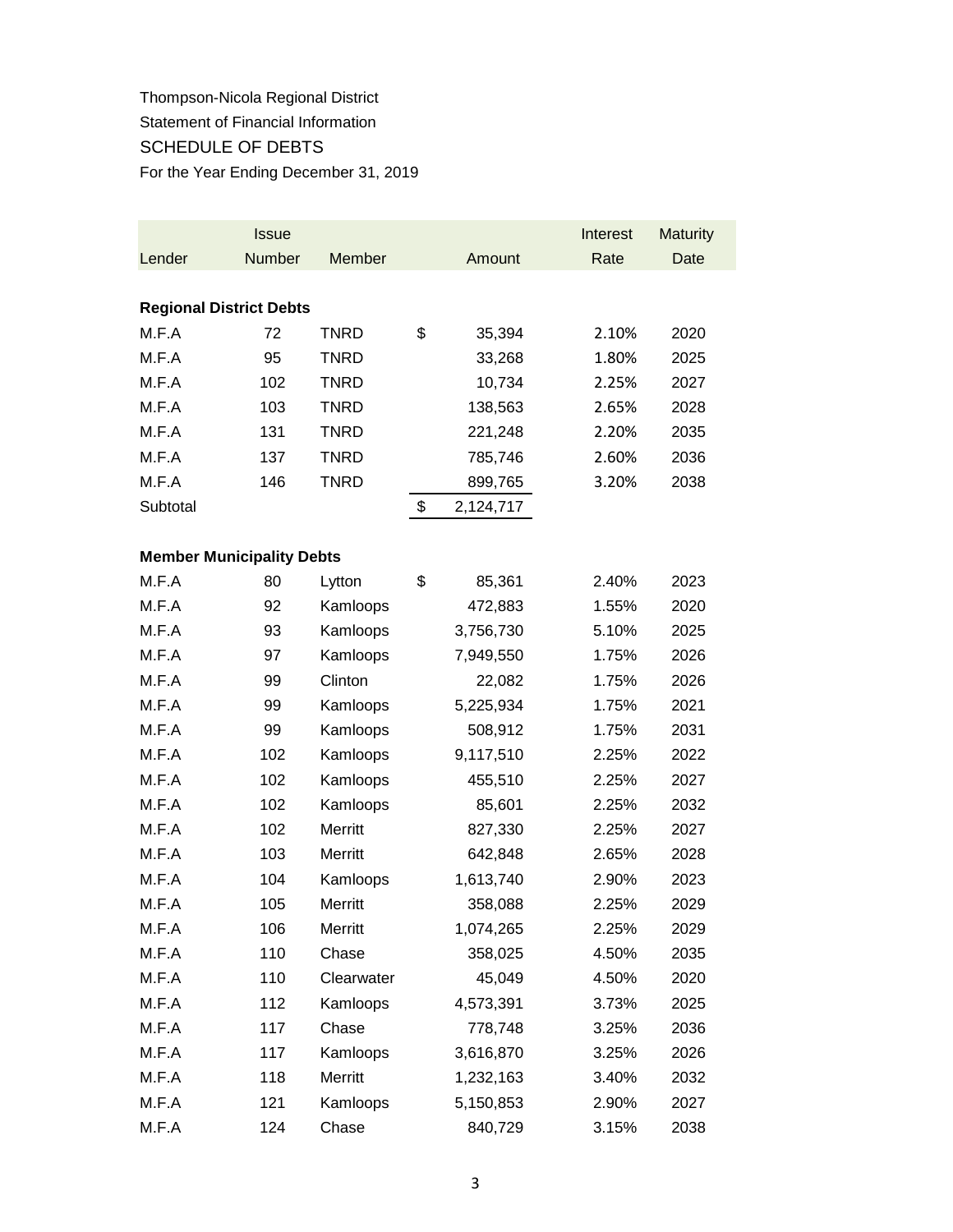|          | <b>Issue</b>  |                  |             | Interest | <b>Maturity</b> |
|----------|---------------|------------------|-------------|----------|-----------------|
| Lender   | <b>Number</b> | Member           | Amount      | Rate     | Date            |
| M.F.A    | 127           | Merritt          | 1,102,813   | 3.30%    | 2034            |
| M.F.A    | 130           | Kamloops         | 9,629,438   | 3.00%    | 2029            |
| M.F.A    | 130           | Merritt          | 818,110     | 3.00%    | 2034            |
| M.F.A    | 131           | Logan Lake       | 1,627,826   | 2.20%    | 2025            |
| M.F.A    | 133           | Kamloops         | 2,872,437   | 2.75%    | 2030            |
| M.F.A    | 134           | Kamloops         | 6,000,000   | 2.25%    | 2025            |
| M.F.A    | 139           | Kamloops         | 27,304,171  | 2.10%    | 2031            |
| M.F.A    | 139           | Kamloops         | 2,017,827   | 2.10%    | 2046            |
| M.F.A    | 145           | Clearwater       | 295,367     | 3.15%    | 2028            |
| M.F.A    | 145           | <b>Sun Peaks</b> | 914,645     | 3.15%    | 2038            |
| M.F.A    | 149           | Sun Peaks        | 3,420,000   | 2.24%    | 2039            |
|          |               |                  | \$          |          |                 |
| Subtotal |               |                  | 104,794,808 |          |                 |
|          |               |                  | 106,919,526 |          |                 |

Note 1: The Municipal Finance Authority (M.F.A.) maintains a sinking fund for all debenture debt. However, monies within the sinking fund have not been allocated to specific issues.

Note 2: Member municipality debts held with the M.F.A. through the Regional District are secured by guarantees of payment by those member municipalities. Should the municipality fail to pay, then the Regional District would be required to do so.

Dong Cas Pac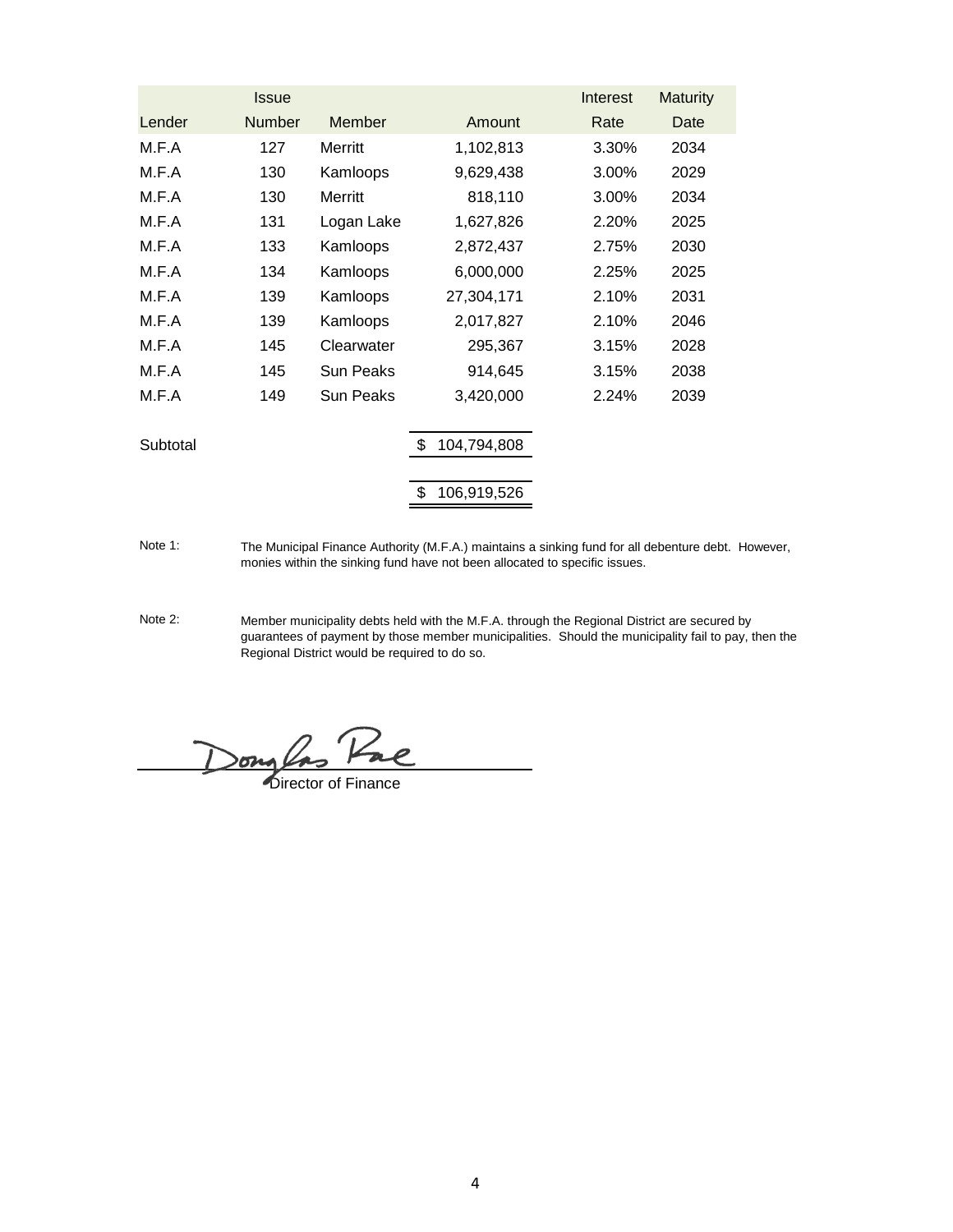# Thompson-Nicola Regional District Statement of Financial Information SCHEDULE OF REMUNERATION: ELECTED OFFICIALS For the Year Ending December 31, 2019

| <b>Elected Official</b> | Position                        | Remuneration | <b>Expenses</b> |
|-------------------------|---------------------------------|--------------|-----------------|
| Anstett, Jonah          | Alternate Board of Director     | \$           | \$<br>21        |
| Banford, Barry          | Alternate Board of Director     | 472          | 477             |
| Bass, Dale              | <b>Board of Directors</b>       | 15,204       | 704             |
| Blackwell, Merlin       | <b>Board of Directors</b>       | 17,136       | 3,032           |
| Brown, Linda            | <b>Board of Directors</b>       | 17,078       | 3,575           |
| Callewaert, Tiffany     | Alternate Board of Director     | 272          | 253             |
| Christian, Kenneth      | <b>Board of Directors</b>       | 17,050       | 1,487           |
| Christopherson, Kurt    | Alternate Board of Director     | 232          | 128             |
| Crowe, Rod              | <b>Board of Directors</b>       | 17,720       | 6,826           |
| Dudy, Dieter            | <b>Board of Directors</b>       | 15,714       | 4,585           |
| Elliott, Ronaye         | <b>Board of Directors</b>       | 28,472       | 3,695           |
| Gillis, Kenneth         | Board of Directors (Chair)      | 50,194       | 23,415          |
| Graham, Herb            | <b>Board of Directors</b>       | 31,156       | 13,475          |
| Hunter, Mercedes        | Alternate Board of Director     | 486          |                 |
| Karas, William          | Alternate Board of Director     | 300          |                 |
| Kershaw, William        | Board of Directors (Vice Chair) | 37,619       | 16,949          |
| Laird, David            | <b>Board of Directors</b>       | 31,664       | 12,612          |
| Morris, Lee             | Alternate Board of Director     | 916          | 81              |
| O'Reilly, Michael       | <b>Board of Directors</b>       | 15,336       | 4,258           |
| Polderman, Jan          | <b>Board of Directors</b>       | 17,686       | 4,485           |
| Popig, Ines             | Alternate Board of Director     | 404          | 129             |
| Pozza, Mario            | Alternate Board of Director     | 606          | 206             |
| Quinn, Stephen          | <b>Board of Directors</b>       | 32,754       | 16,025          |
| Raine, Alan             | <b>Board of Directors</b>       | 14,986       | 995             |
| Rice, Steven            | <b>Board of Directors</b>       | 31,864       | 16,115          |
| Roden, Barbara          | <b>Board of Directors</b>       | 18,870       | 9,011           |
| Rothenburger, Melvin    | <b>Board of Directors</b>       | 27,680       | 4,785           |
| Schaffer, Carol         | <b>Board of Directors</b>       | 34,705       | 16,863          |
| Sinclair, Katherine     | <b>Board of Directors</b>       | 15,060       | 495             |
| Singh, Arjun            | <b>Board of Directors</b>       | 13,130       | 423             |
| Smith, Allan            | Alternate Board of Director     | 202          | 66              |
| Smith, Robin            | <b>Board of Directors</b>       | 16,758       | 2,312           |
| Stamer, John            | <b>Board of Directors</b>       | 17,200       | 2,816           |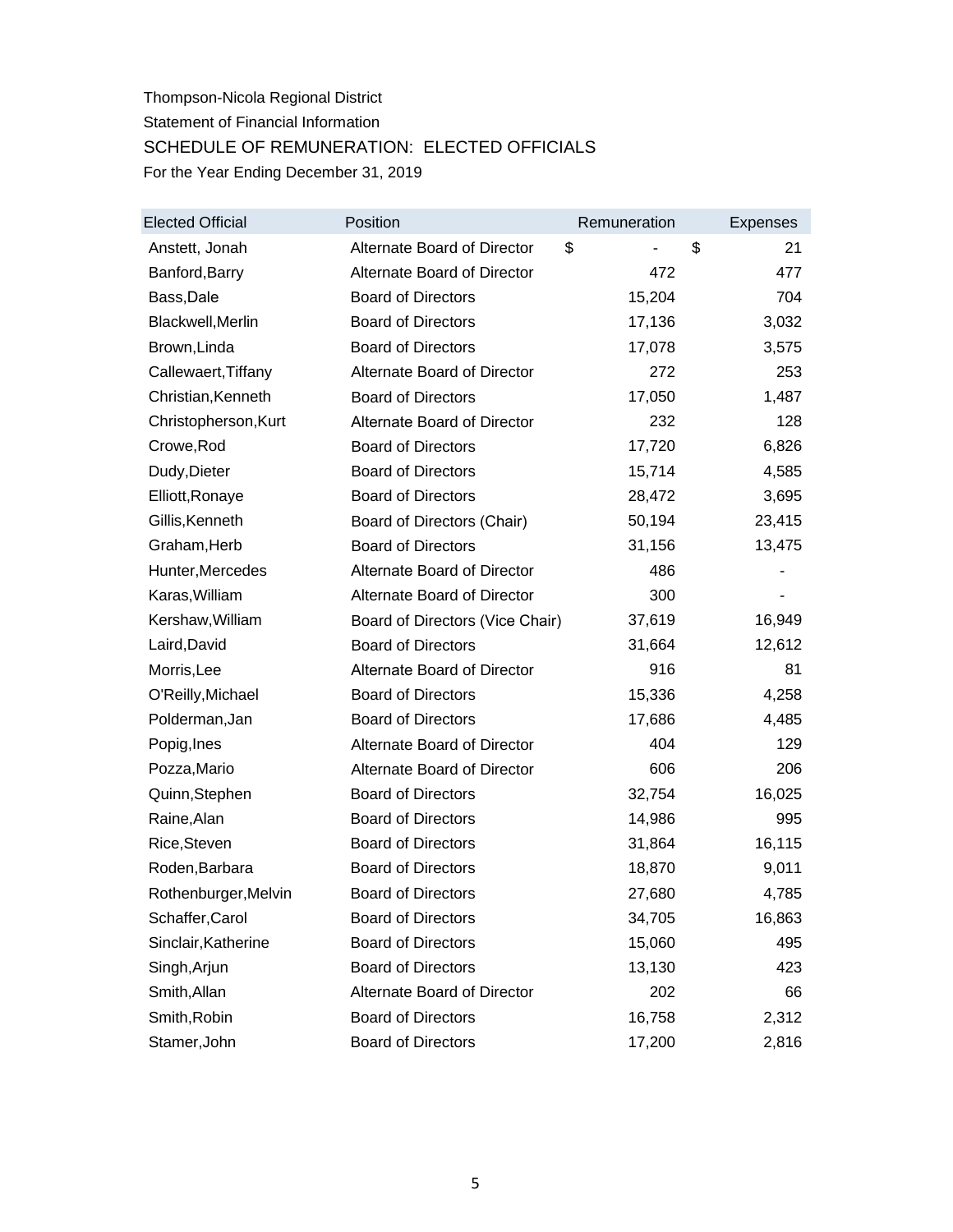Thompson-Nicola Regional District Statement of Financial Information SCHEDULE OF REMUNERATION: ELECTED OFFICIALS For the Year Ending December 31, 2019

| <b>Elected Official</b> | Position                    | Remuneration |         |        | <b>Expenses</b> |
|-------------------------|-----------------------------|--------------|---------|--------|-----------------|
| Swan, Susan             | <b>Board of Directors</b>   |              | 17,530  |        | 3,861           |
| Talarico, Santo         | <b>Board of Directors</b>   |              | 16,730  |        | 3,228           |
| Tilburt, Jeremy         | Alternate Board of Director |              | 182     |        | 96              |
| Wadlegger, Hazel        | Alternate Board of Director |              | 350     |        |                 |
| Walsh, Denis            | Alternate Board of Director |              | 972     |        | ۰               |
| Walter, Jennifer        | Alternate Board of Director |              | 150     |        | 185             |
| Watson, Sally           | <b>Board of Directors</b>   | 32.434       |         | 14,085 |                 |
|                         |                             | \$           | 607,276 | S      | 191,756         |

Douglas Pac

Director of Finance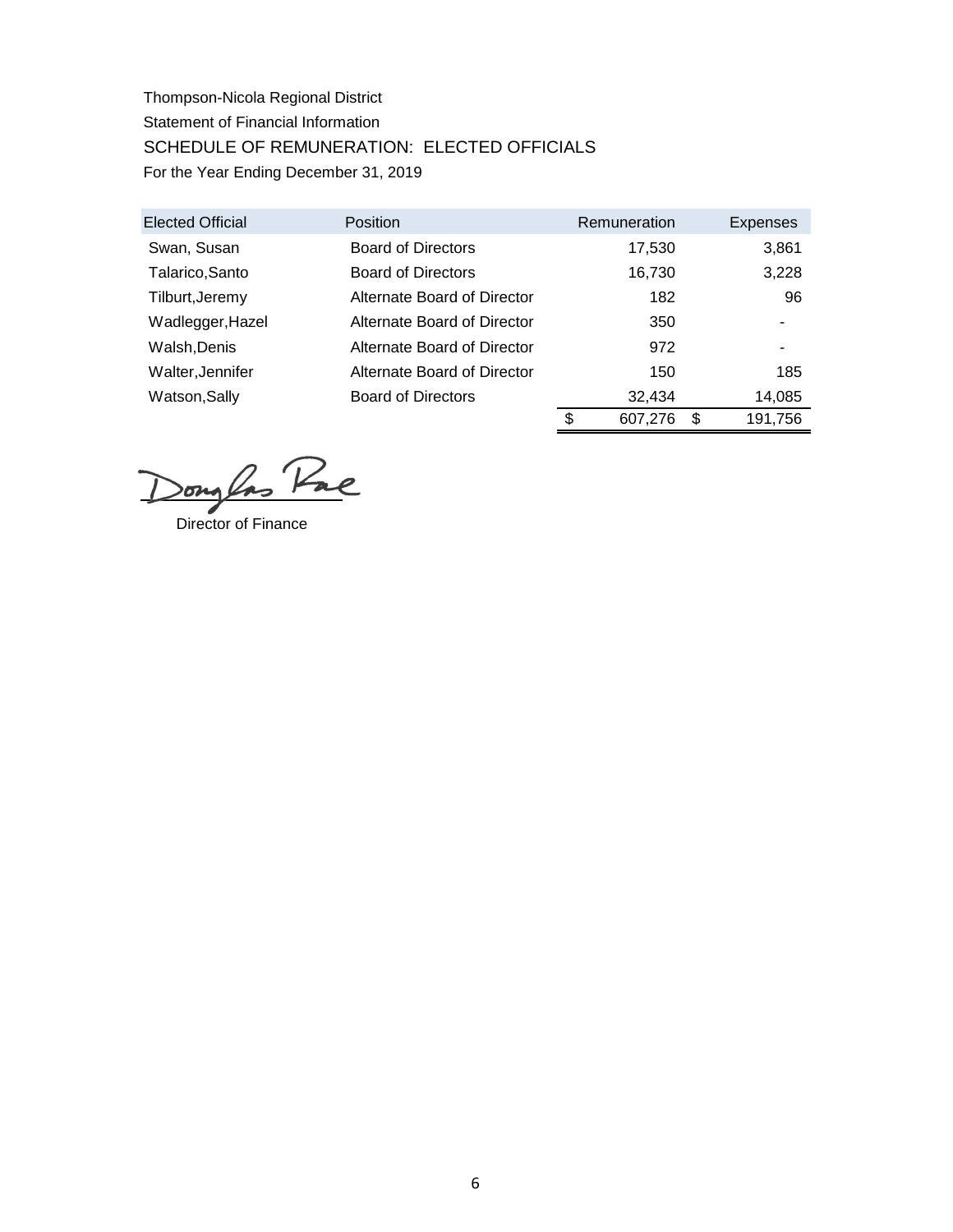## Thompson-Nicola Regional District Statement of Financial Information SCHEDULE OF REMUNERATION: EMPLOYEES For the Year Ending December 31, 2019

| Employee                                        | Position                                           | Remuneration    | <b>Expenses</b> |
|-------------------------------------------------|----------------------------------------------------|-----------------|-----------------|
| Abramzik, Jenny                                 | <b>Head of Outreach Services</b>                   | \$<br>78,148    | \$<br>1,547     |
| Black, Carolyn                                  | Director of Legislative Services                   | 123,214         | 9,166           |
| Bolton, Michael                                 | <b>Building Inspector II</b>                       | 78,625          | 4,009           |
| Castle, Randall                                 | Manager of Technology Services                     | 111,833         | 1,047           |
| Chrunik, Curran                                 | <b>Supervisor of EHS Operations</b>                | 91,143          | 4,535           |
| Dalgleish, Robert                               | Manager of Capital Projects and Facilities         | 102,853         | 349             |
| Devlin, John                                    | <b>Director of Environment Services</b>            | 147,215         | 3,311           |
| Gill, Sukhbinder                                | <b>Chief Administrative Officer</b>                | 222,126         | 28,493          |
| Harry, Renata                                   | Project Manager, Water Metering Implementation     | 99,329          | 1,025           |
| Jefferies, Shane                                | Network/System Security Technician                 | 78,589          | 2,086           |
| Krause, Alexander                               | <b>Manager of Planning Services</b>                | 99,460          | 2,944           |
| Lovin, Deborah                                  | <b>Finance Supervisor</b>                          | 96,689          | 7,223           |
| Lowenberg, Melissa                              | Manager, Community Libraries                       | 96,689          | 1,350           |
| Luscombe, Patrick                               | <b>Chief Building Inspector</b>                    | 105,850         | 4,513           |
| Madden, Sherri-Lynne                            | Services Coordinator Electoral Areas A & B         | 95,012          | 11,483          |
| Mccabe, Tyrone                                  | <b>Manager of Utility Services</b>                 | 110,548         | 4,198           |
| Moore, Judy                                     | Chief Librarian                                    | 143,563         | 6,356           |
| Nordstrom, Michelle                             | <b>Communications &amp; Marketing Manager</b>      | 89,252          | 2,846           |
| Nystoruk, Kenneth                               | <b>Utilities Operator</b>                          | 89,167          | 4,915           |
| Passmore, John                                  | <b>Building Inspector III</b>                      | 82,813          | 2,561           |
| Peach, Cory                                     | Web/Database Programmer                            | 81,234          |                 |
| Rae, Douglas                                    | Director of Finance                                | 149,850         | 8,873           |
| Robinson, Darren                                | <b>Utilities Operator</b>                          | 85,098          | 3,024           |
| Sadilkova, Regina                               | Director of Development Services                   | 146,850         | 8,451           |
| Schiller, Margo                                 | Manager, Kamloops Libraries                        | 96,546          | 1,924           |
| Sell, Debbie                                    | Director of Corporate Services and Human Resources | 153,556         | 10,683          |
| Stachoski, Dale                                 | <b>Utilities Operator</b>                          | 88,680          | 2,701           |
| Storie, Ronald                                  | <b>Director of Community Services</b>              | 128,361         | 4,170           |
| To,Nga                                          | <b>GIS Coordinator</b>                             | 77,963          | 1,584           |
| Tomlin, Jason                                   | Manager of Fire Protection Services                | 97,910          | 5,030           |
| Troskot, Ratko                                  | Supervisor of IT Services                          | 96,599          | 1,146           |
| Vieira, James                                   | Manager of EHS                                     | 110,103         | 4,096           |
| Wallace, Daniel                                 | Planner                                            | 79,302          | 815             |
| Weller, Victoria                                | Film Commissioner                                  | 97,015          | 10,637          |
| Total Employee Remuneration: Over \$75,000      |                                                    | 3,631,185       | 167,092         |
| Total Employee Remuneration: \$75,000 and Under |                                                    | 5,266,655       | 78,431          |
|                                                 |                                                    | \$<br>8,897,841 | 245,523<br>\$   |

Douglas Pac

Director of Finance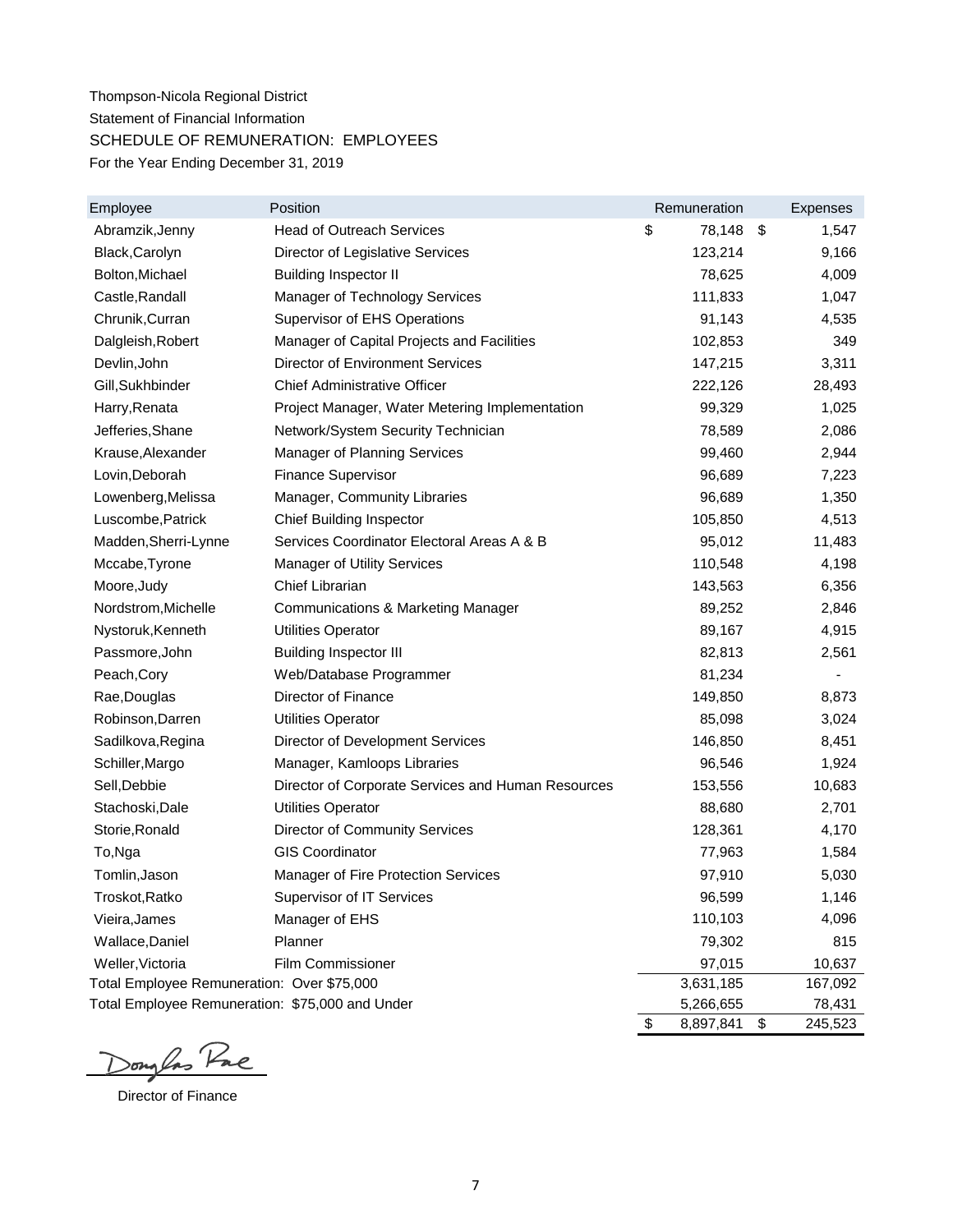### **THOMPSON-NICOLA REGIONAL DISTRICT**

### **STATEMENT OF SEVERANCE AGREEMENTS**

There was one severance agreement under which payment commenced between the Thompson-Nicola Regional District and its non-unionized employees during fiscal year 2019.

### **This agreement represents six months of compensation.\***

\*Compensation was based on salary.

 $\Box$  Prepared pursuant to the Financial Information Regulation, Schedule 1, subsection 6(8)

songlas Pae

Director of Finance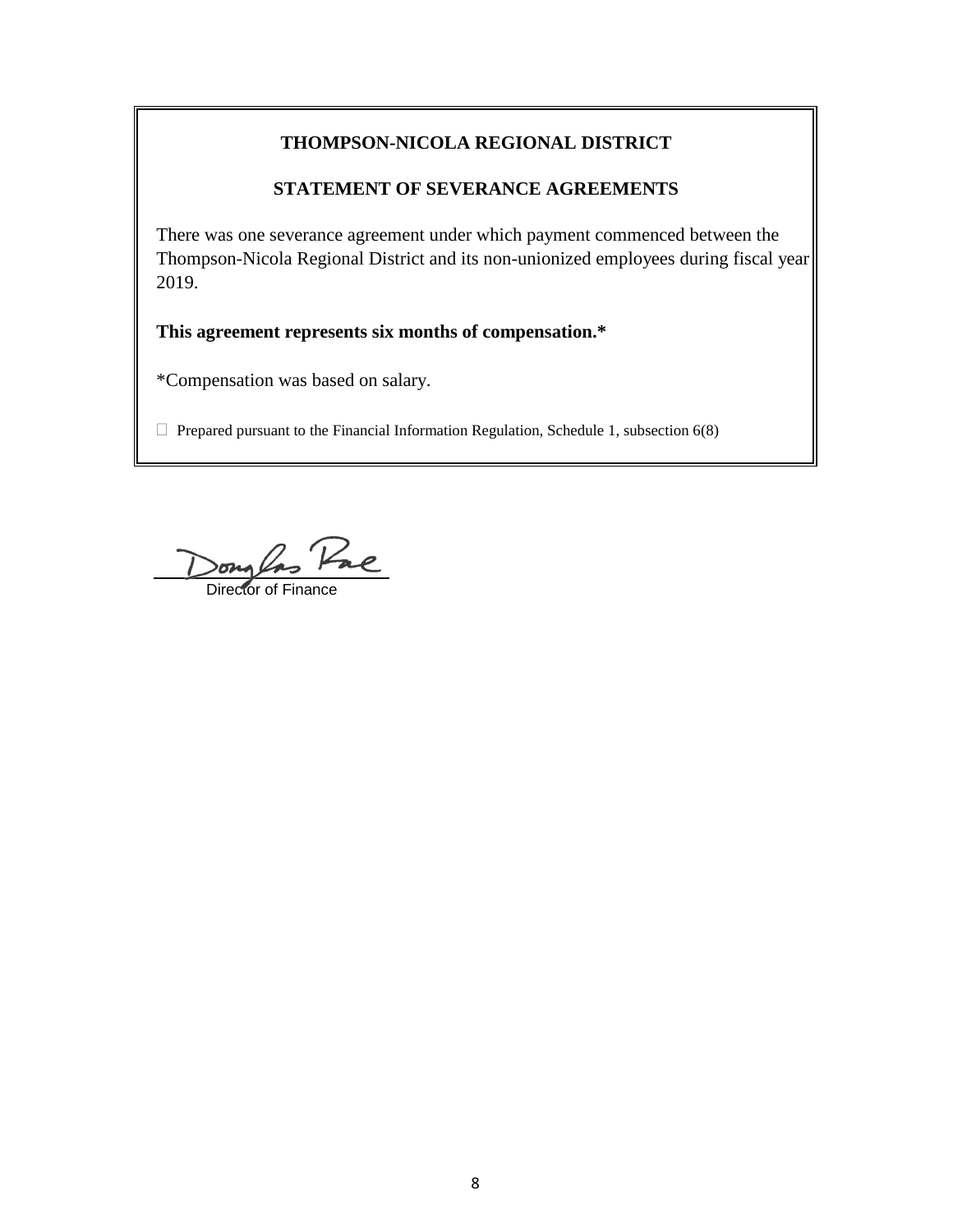Thompson-Nicola Regional District Statement of Financial Information SCHEDULE OF GOODS AND SERVICES For the Year Ending December 31, 2019

| <b>Supplier Name</b>                          | <b>Amount Paid</b> |
|-----------------------------------------------|--------------------|
| A+L Septic (2014) Ltd.                        | \$<br>93,289       |
| Abboud Research Consulting Inc.               | 46,278             |
| Associated Electrical Services Ltd.           | 41,093             |
| Associated Engineering (B.C.) Ltd.            | 56,830             |
| B A Dawson Blacktop Ltd.                      | 93,155             |
| Baker & Taylor                                | 132,733            |
| BC Groundwater Consulting Services Ltd.       | 27,471             |
| <b>BC Hydro</b>                               | 255,315            |
| <b>BC Libraries Cooperative</b>               | 116,466            |
| <b>Blue River Improvement District</b>        | 34,800             |
| Borrow Enterprises Ltd.                       | 130,130            |
| <b>BWP Consulting Inc.</b>                    | 241,031            |
| <b>Canadian Red Cross</b>                     | 141,477            |
| Cangas                                        | 26,029             |
| CDW Canada Corp.                              | 221,969            |
| Central Cariboo Disposal Services (2001) Ltd. | 741,481            |
| Central Interior Pumps Ltd.                   | 29,005             |
| City Of Kamloops                              | 1,204,373          |
| Clean Harbors Canada Inc.                     | 38,360             |
| Cleartech Industries Inc.                     | 45,696             |
| <b>Controlling Traffic Ltd</b>                | 42,435             |
| <b>Corporate Express</b>                      | 56,159             |
| Crawford Electric (2009) Ltd                  | 61,912             |
| <b>CVS Midwest Tapes</b>                      | 93,870             |
| Cyclone Hydrovac Ltd.                         | 29,665             |
| Duka Environmental Services Ltd.              | 32,528             |
| Ebsco Canada Ltd                              | 36,957             |
| <b>Edmondson Clark</b>                        | 47,020             |
| Esri Canada Limited                           | 55,440             |
| Father's Enterprise Ltd.                      | 26,966             |
| <b>Fraser Basin Council Society</b>           | 99,457             |
| Frazer Excavation Ltd.                        | 177,625            |
| <b>Frontline Operations Group</b>             | 67,226             |
| Fulton & Company LLP                          | 47,018             |
| Fulton & Company LLP (In Trust)               | 770,122            |
| G3 Consulting Ltd.                            | 106,192            |
| Gentle Janitorial Services Ltd.               | 33,559             |
| <b>Gold Country Communities Society</b>       | 34,388             |
| Green Lake Snowmobile Club                    | 26,463             |
| Green Roots Play Equipment Inc.               | 53,534             |
| Groupsource                                   | 288,701            |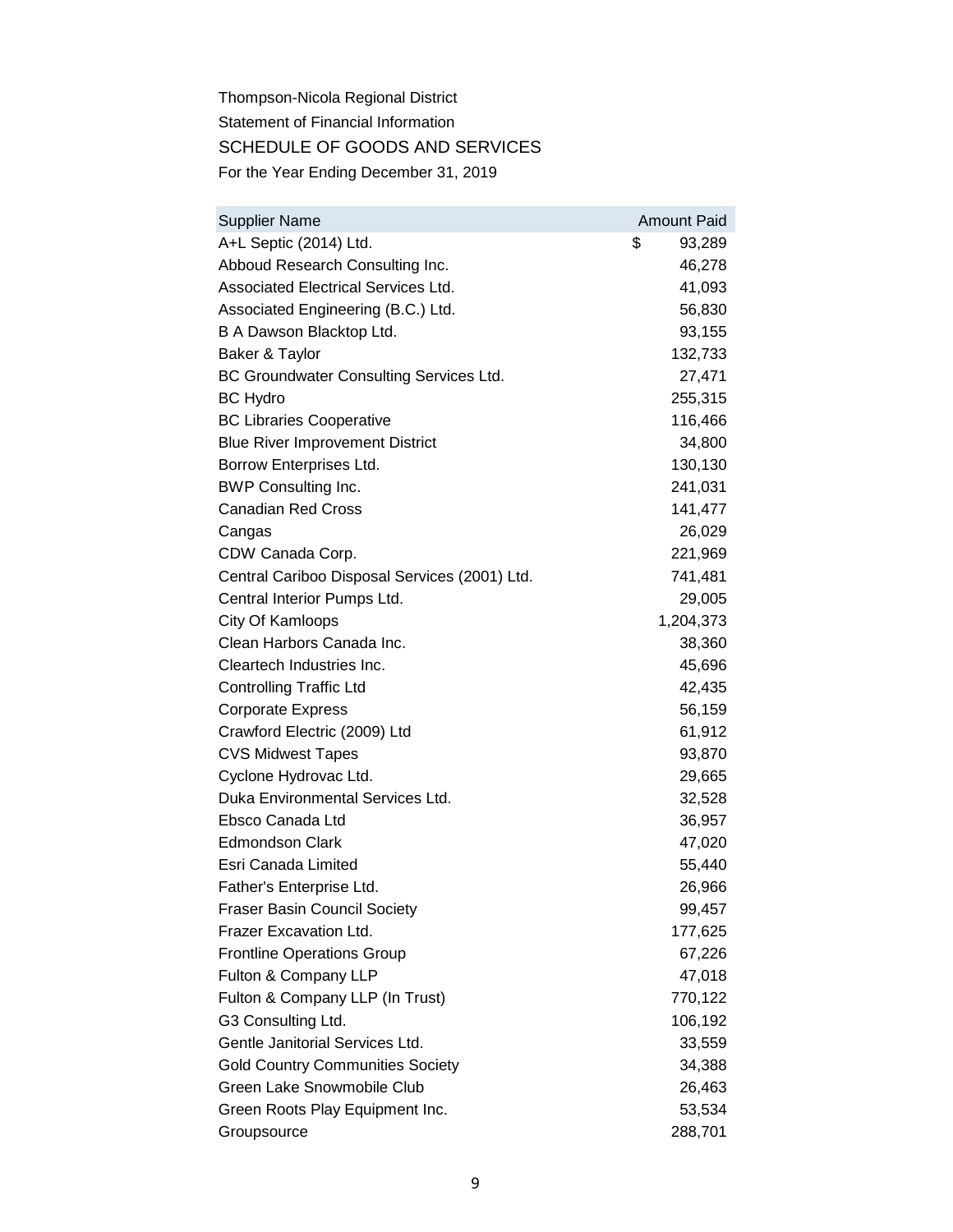| <b>Supplier Name</b>                    | <b>Amount Paid</b> |
|-----------------------------------------|--------------------|
| Guillevin International Co.             | 51,093             |
| Harris & Company LLP                    | 28,522             |
| <b>Houle Electric</b>                   | 25,842             |
| ICI Electrical Engineering Ltd.         | 27,499             |
| Icompass Technologies                   | 38,304             |
| Iconix Waterworks LP                    | 32,316             |
| Innovative Interfaces Global Limited    | 52,801             |
| John Harold                             | 36,743             |
| <b>K9 Control Services</b>              | 25,439             |
| Kamloops Communications Inc             | 105,349            |
| Kamloops Computer Centre                | 85,694             |
| Kamloops Ford Lincoln Ltd.              | 51,150             |
| Kamloops Honda                          | 32,170             |
| <b>Kamloops Insurance Services</b>      | 103,408            |
| Koffman Kalef LLP In Trust              | 50,000             |
| Kostam Designs Inc.                     | 56,113             |
| <b>KPMG LIp</b>                         | 25,988             |
| <b>Library Services Centre</b>          | 28,502             |
| Mac River Ent.                          | 51,118             |
| <b>Mastermind Studios</b>               | 42,575             |
| Mettler-Toledo Inc.                     | 34,474             |
| Minister Of Finance                     | 838,545            |
| <b>MNP</b>                              | 25,979             |
| <b>Munden Ventures</b>                  | 28,438             |
| Municipal Insurance Association Of BC   | 192,050            |
| N & H Contracting Ltd.                  | 77,944             |
| Nest Timberhome & Design                | 54,075             |
| On The Level Construction Ltd.          | 160,293            |
| Opus International Consultants (Canada) | 31,324             |
| Overdrive Inc.                          | 27,138             |
| Pacific Blue Cross                      | 137,967            |
| Pacific Mattress Recycling Inc.         | 43,658             |
| Paula Boddie & Associates Ltd.          | 29,929             |
| Penguin Random House Canada Limited     | 53,578             |
| Prestige Parcel Pick Up Ltd.            | 79,415             |
| Provincial Fire & Safety Training Ltd.  | 27,781             |
| Purity Feed Co. (2003) Ltd.             | 77,307             |
| Putnam Mary                             | 39,071             |
| <b>Pyramid Excavation Coporation</b>    | 182,858            |
| <b>Raincoast Books</b>                  | 58,259             |
| Receiver General For Canada             | 419,278            |
| Regional District Of Central Okanagan   | 197,190            |
| Reliable Improvements                   | 40,328             |
| Reliatech Hvac Inc.                     | 31,601             |
| Rocky Mountain Phoenix                  | 631,876            |
| Rollins Machinery Limited               | 32,202             |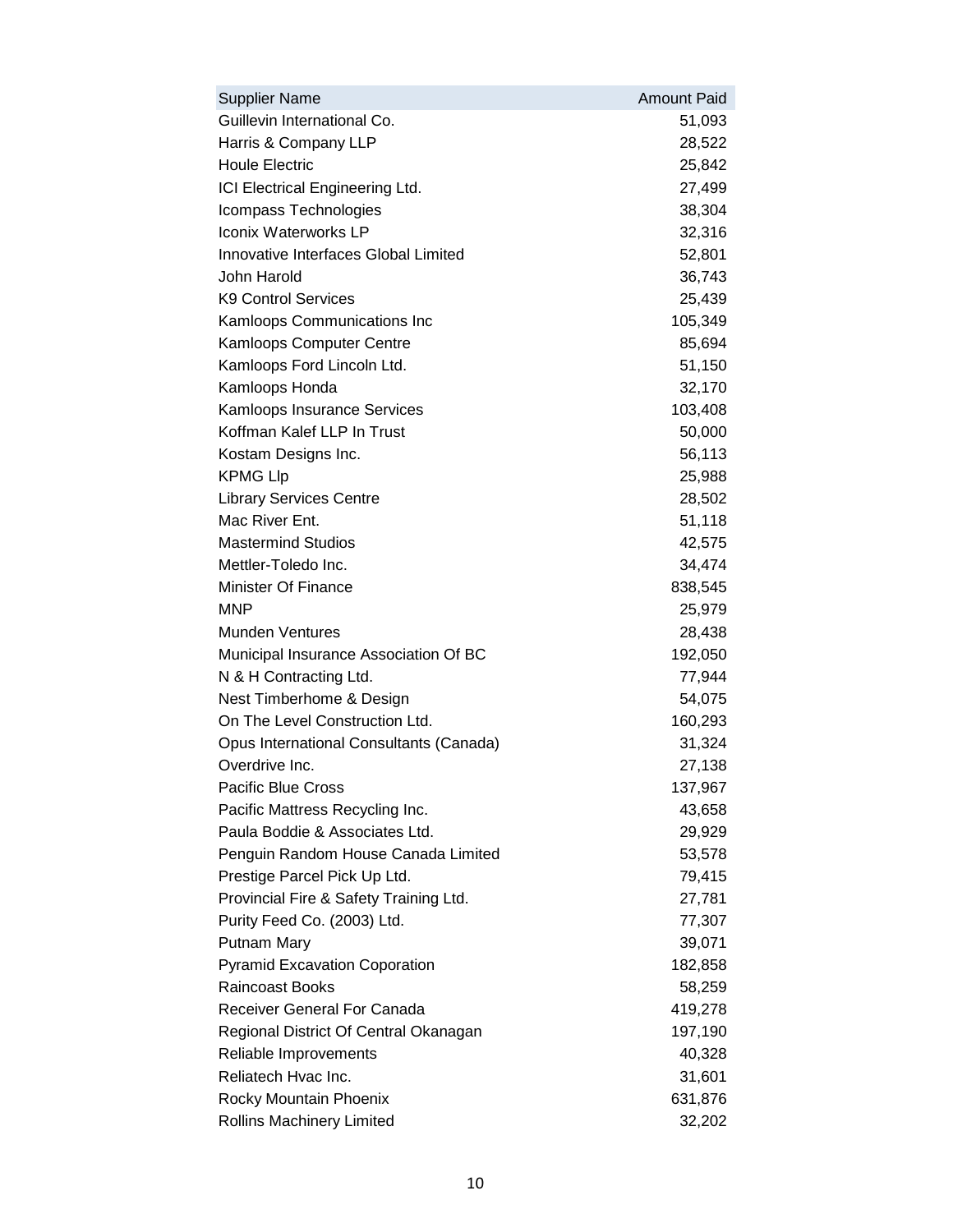| <b>Supplier Name</b>                      | <b>Amount Paid</b> |
|-------------------------------------------|--------------------|
| <b>SCV Contractors Corporation</b>        | 3,569,620          |
| Silver Spur Construction Ltd.             | 26,040             |
| Spectrum Resource Group Inc.              | 171,834            |
| <b>Spences Bridge Community Club</b>      | 29,335             |
| Sperling Hansen & Associates              | 36,671             |
| Spooner Industrial Ltd.                   | 45,780             |
| Strata Corporation (KAS2093)              | 443,176            |
| Streamworks Consulting Inc.               | 36,642             |
| Sun Country Toyota                        | 39,480             |
| Sun Peaks Mountain Resort Municipality    | 3,688,763          |
| <b>Suncor Energy Products Partnership</b> | 100,166            |
| Swing Time Distributors Ltd.              | 82,561             |
| <b>Tarasoff Catherine</b>                 | 54,584             |
| Telus Communications Inc.                 | 158,771            |
| <b>Telus Mobility Cellular</b>            | 40,471             |
| <b>Tobiano Resort Association</b>         | 107,864            |
| <b>True Consulting Group</b>              | 66,666             |
| United Library Services Inc               | 102,647            |
| <b>Urban Impact Recycling</b>             | 73,893             |
| Vadim Computer Management Group           | 77,423             |
| Valent Canada Inc.                        | 145,958            |
| Village Of Ashcroft                       | 25,095             |
| W8 Transport Ltd.                         | 41,500             |
| Waterax Inc.                              | 59,217             |
| Wells Gray Outdoor Club                   | 25,000             |
| Western Aerial Applications Ltd.          | 125,888            |
| Western Canadian Timber Products Ltd      | 50,000             |
| Western Road Distribution Inc.            | 54,338             |
| Western Rocky Mountain Industries Ltd.    | 42,318             |
| Westerra Equipment LP                     | 45,092             |
| <b>Westkey Graphics</b>                   | 28,074             |
| <b>Workers' Compensation Board</b>        | 66,697             |
| <b>WSP Canada Group Limited</b>           | 25,851             |
| Xerox Canada Ltd.                         | 34,417             |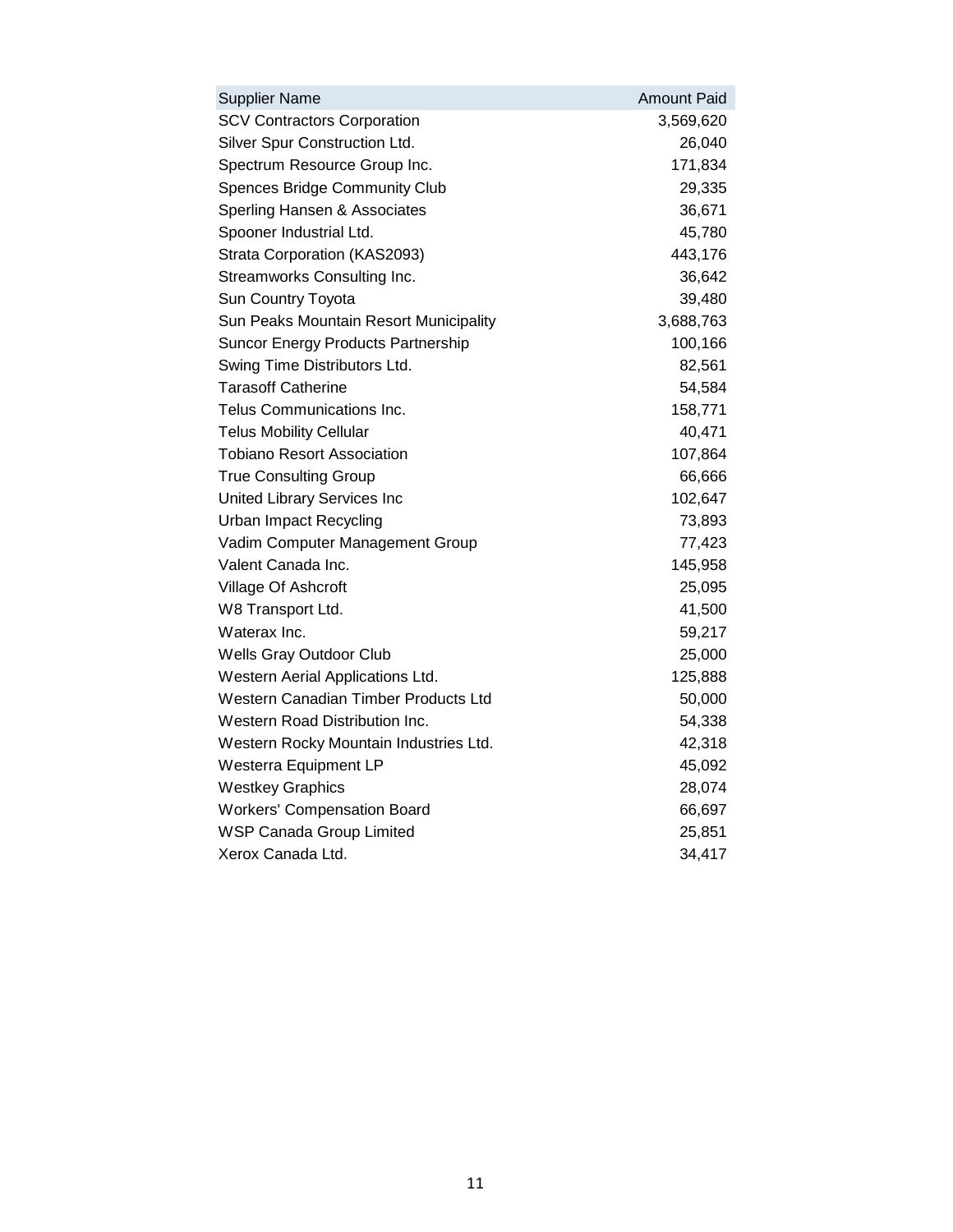| <b>Supplier Name</b>                                   |   | <b>Amount Paid</b> |
|--------------------------------------------------------|---|--------------------|
|                                                        |   |                    |
| Total of Accounts Exceeding \$25,000                   |   | \$20,129,226       |
| Total of Accounts \$25,000 or Less                     |   | 2,649,370          |
| Total Expenditures for Provision of Goods and Services |   | \$22,778,596       |
|                                                        |   |                    |
| Total of Grants Exceeding \$25,000                     | S | 1,135,327          |
| Total of Contributions Exceeding \$25,000              |   | 232,728            |
| Total of Grants and Contributions Exceeding \$25,000   | S | 1,368,055          |

Dong Pac<br>Director of Finance

12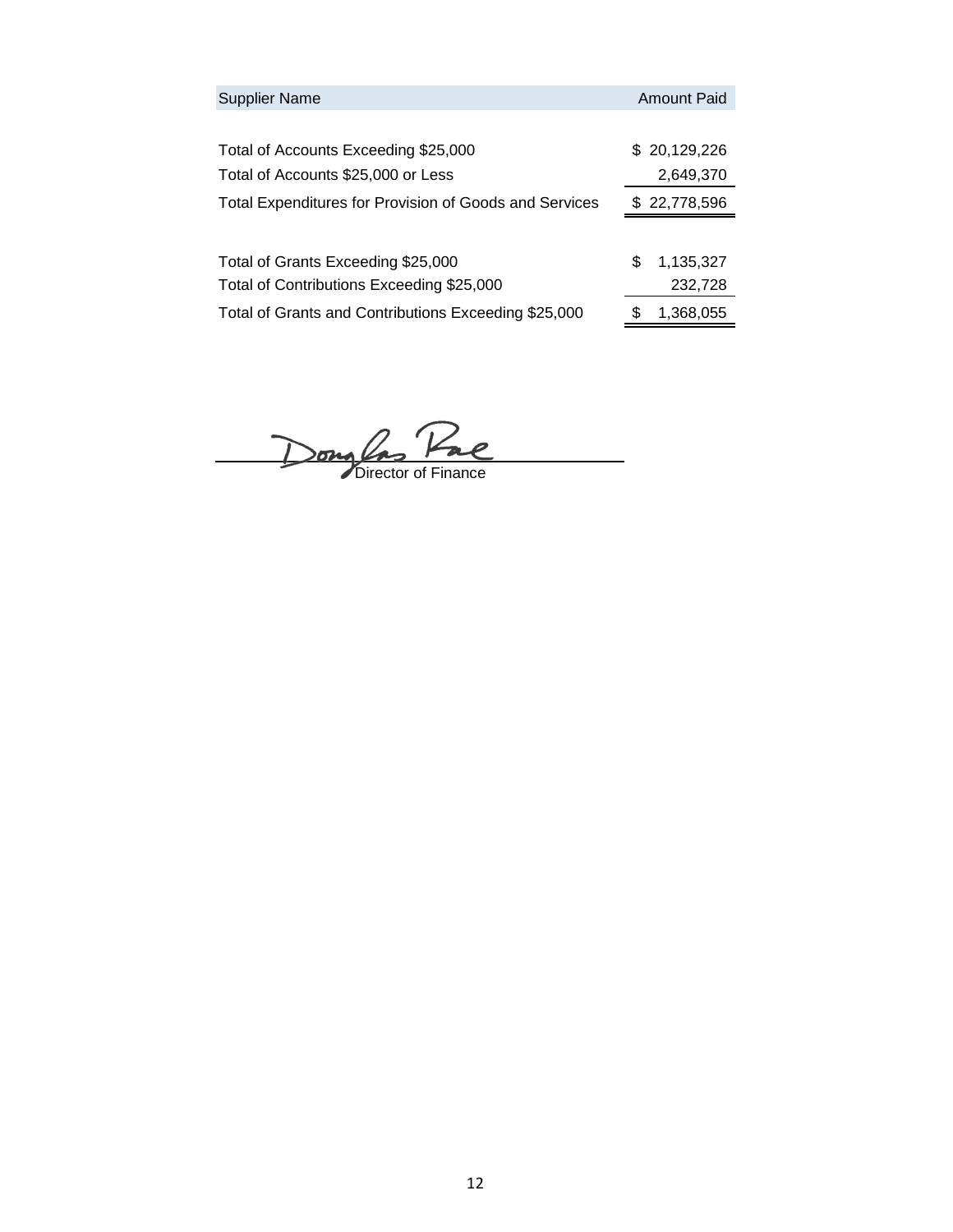Thompson-Nicola Regional District Statement of Financial Information Payments Reconciliation For the Year Ending December 31, 2019

| <b>Consolidated Financial Statement</b>      | 34,089,045     |
|----------------------------------------------|----------------|
| Total                                        | 34,089,045     |
|                                              |                |
| Total Fwd:                                   | 34,089,045     |
| <b>Contracts Awarded to Director</b>         |                |
| Electoral Officials Remuneration             | (607, 276)     |
| <b>Electoral Officials Expenses</b>          | (191, 756)     |
| <b>Employee &amp; Committee Remuneration</b> | (8,897,841)    |
| Employee & Committee Expenses                | (245, 523)     |
| <b>Adjusted Total</b>                        | 24,146,650     |
| Goods $>$ \$25,000                           | (20, 129, 226) |
| Goods $<$ \$25,000                           | (2,649,370)    |
| Grants $>$ \$25,000                          | (1, 135, 327)  |
| Contributions $>$ \$25,000                   | (232, 728)     |
| Variance                                     | (0)            |

Douglas Pac

Director of Finance